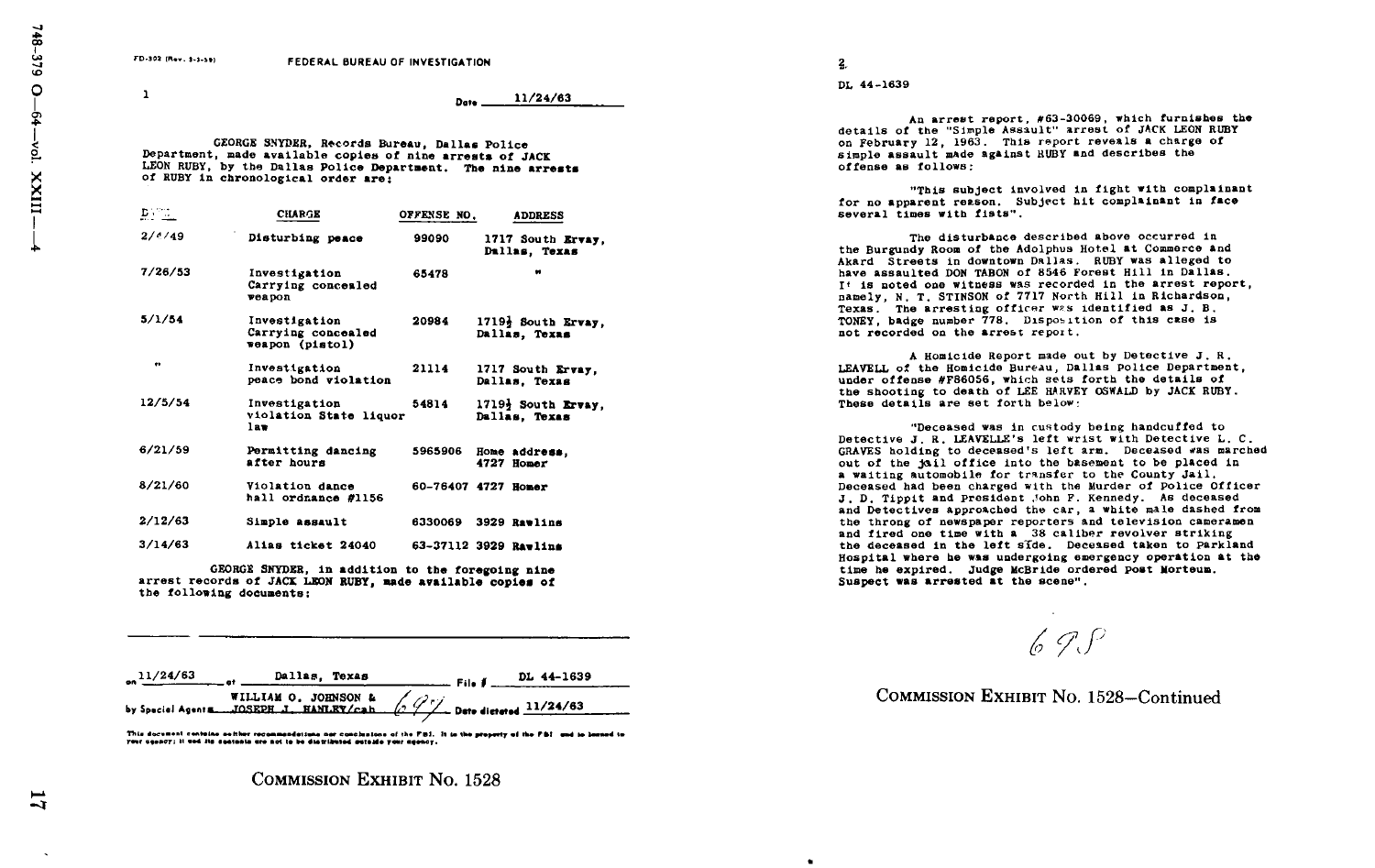| ٦ |
|---|
|   |
|   |

DL 44-1639

The Homicide Report reveals the place of the offense as being the basement of Dallas City Hall, 2001 Commerce Street and the time and date of the offense as being at  $11:20$  a.m. on Sunday, November 24, 1963.

It is noted the copies of all the above described<br>documents are being retained in the Dallas files.<br>
Permanent copies, of the above dispositions are retained in the

documents are being retained in the Dallas files.<br>
In addition to the foregoing records of arrest,<br>
the corresponding copies of dispositions are retained in the<br>
the corresponding copies of disposition records were made available which are set forth as follows:

| Date    | Charge                                                          | Disposition                                                                            |
|---------|-----------------------------------------------------------------|----------------------------------------------------------------------------------------|
| 2/4/49  | Disturbing Peace                                                | Paid \$10 fine same<br>dato                                                            |
| 7/26/53 | Investigation of<br>Carrying Concewled<br>Weapon                | Relessed 7/26/53:<br>no charges filed                                                  |
| 5/1/54  | Investigation of<br>Carrying Concealed<br>Weapon                | Roleased 5/1/54<br>no charges filed                                                    |
| 5/1/54  | Investigation violation Released 5/1/54<br>of peace bond        | no charges filed                                                                       |
| 12/5/54 | Investigation violation Complaint dismissed<br>state liquor law | 2/8/55                                                                                 |
| 6/21/59 | Permitting dancing<br>after hours                               | Complaint dismissed<br>7/8/59                                                          |
| 8/21/60 | Permitting dancing<br>aftr hours                                | Posted \$25 bond<br>and released same date.<br><b>No further disposition</b><br>shown. |

 $699$ 

## 4 DL 44-1639

 $\epsilon$ 

 $\bullet$ 

| Date    | Charge                                                                       | Disposition                                                      |
|---------|------------------------------------------------------------------------------|------------------------------------------------------------------|
| 2/12/63 | Simple Assault                                                               | Found "not guilty"<br>2/27/63                                    |
| 3/14/63 | "Alisa ticket"<br>(This arrest resulted<br>from ignoring traffic<br>summons) | Posted \$35 bond<br>$3/14/63$ . No further<br>disposition shown. |

COMMISSION EXHIBIT NO. 1528-Continued

~0 <sup>D</sup>

COMMISSION EXHIBIT NO. 1528-Continued